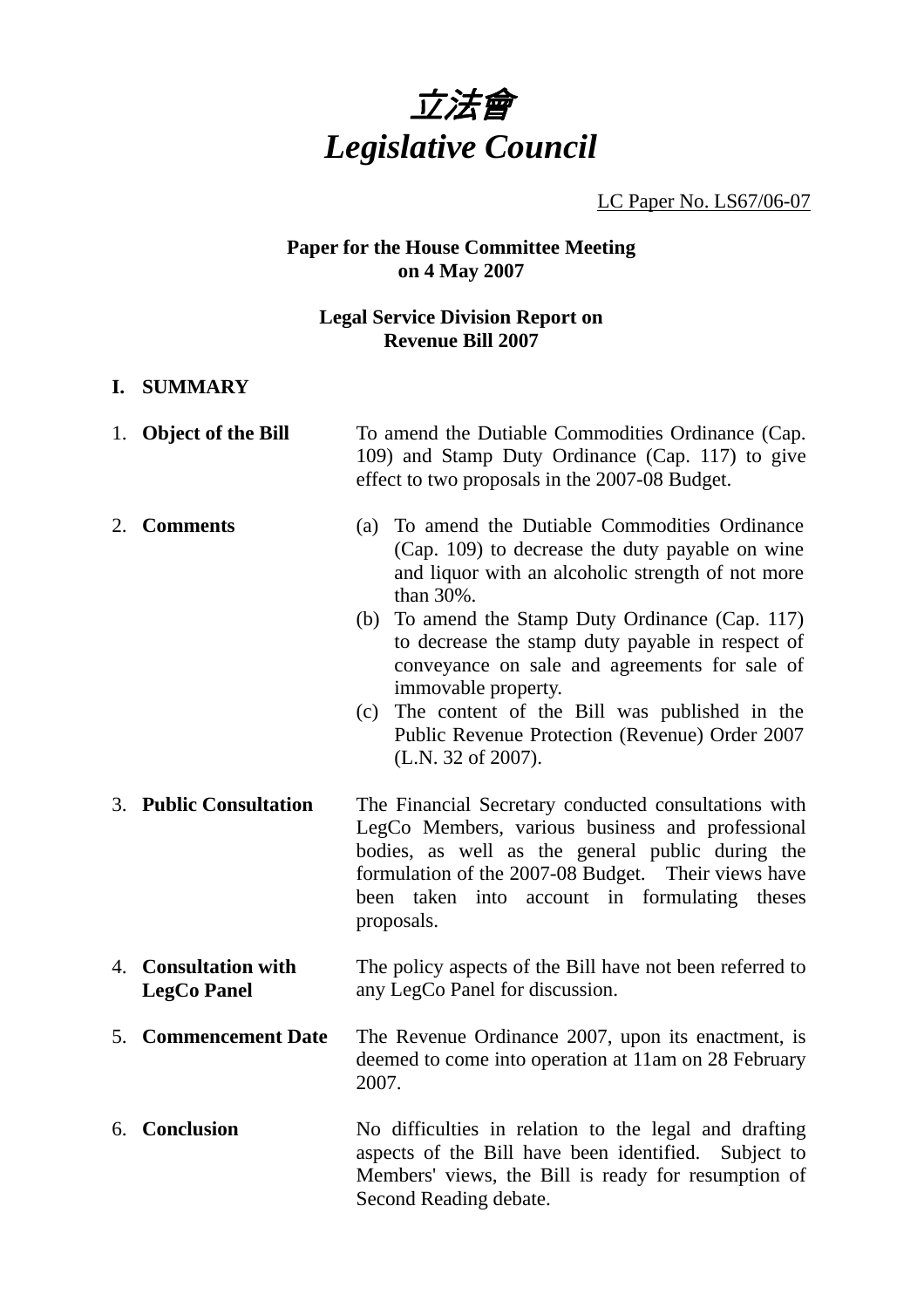## **II. REPORT**

### **Object of the Bill**

1. To amend the Dutiable Commodities Ordinance (Cap. 109) and Stamp Duty Ordinance (Cap. 117) to give effect to two proposals in the 2007-08 Budget.

### **LegCo Brief Reference**

2. FIN CR 7/2201/06 issued by the Financial Services and the Treasury Bureau in April 2007.

### **Date of First Reading**

3. 2 May 2007.

### **Comments**

### The Dutiable Commodities Ordinance

4. The Bill proposes to reduce the duty on:—

- (a) liquor, other than wine, with an alcoholic strength of not more than 30% by volume measured at a temperature of 20°C from the existing ad valorem rate of 40% to 20%; and
- (b) wine from the existing ad valorem rate of 80% to 40% (clause 2).

### The Stamp Duty Ordinance

5. The Bill proposes to reduce the stamp duty rate on conveyances on sale and agreements for sale of properties valued between \$1m and \$2m from 0.75% to a fixed amount of \$100 (clause 3).

Public Revenue Protection (Revenue) Order 2007 (L.N. 32 of 2007) ("the 2007 Order")

6. Members may recall that the content of the Bill was published in the 2007 Order gazetted on 28 February 2007. The 2007 Order is a temporary measure taken under the Public Revenue Protection Ordinance (Cap. 120) to give effect to the two proposals in the 2007-08 Budget as reflected in the Bill.